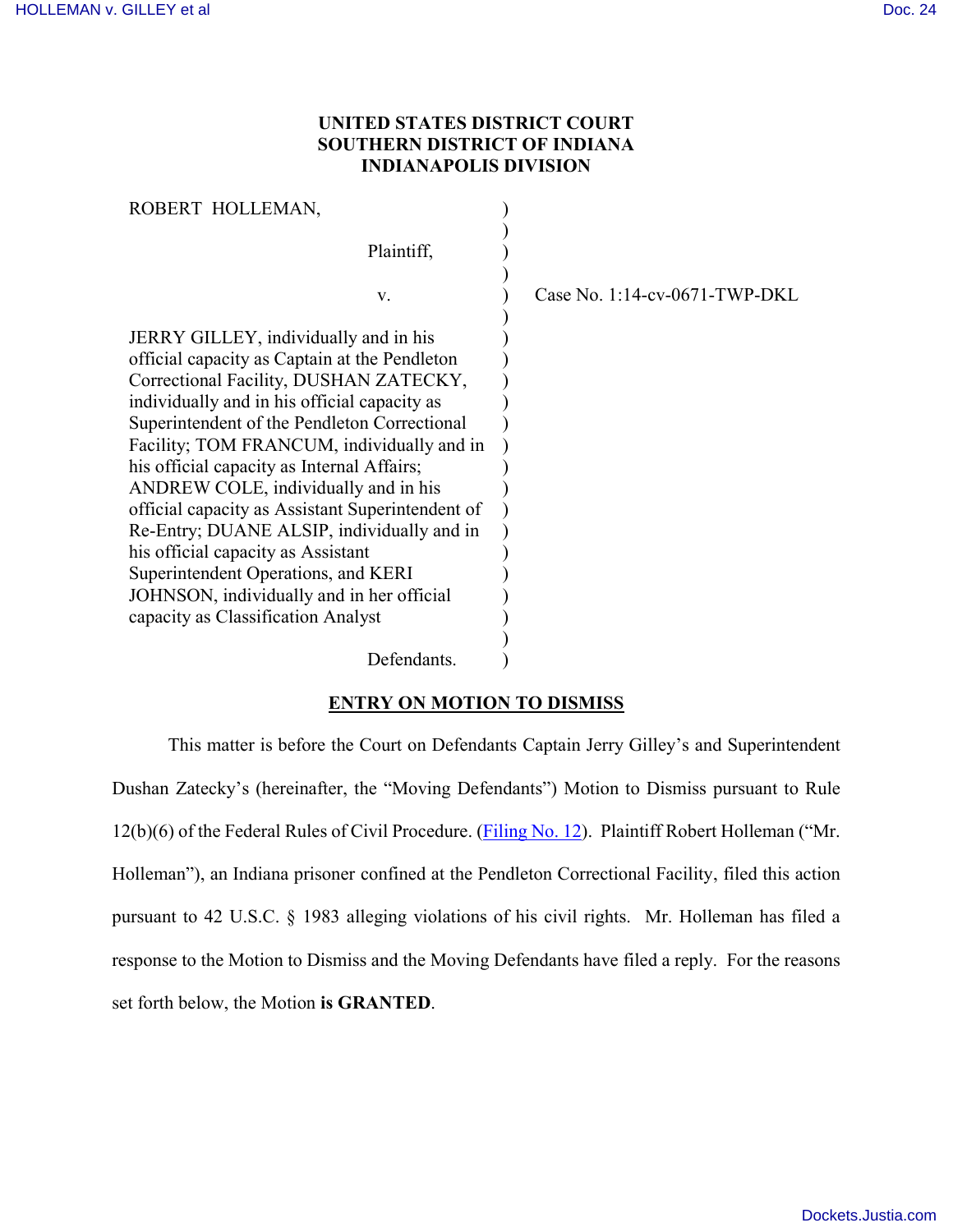## **I. LEGAL STANDARD**

The Moving Defendants challenge the sufficiency of the Complaint pursuant to Rule 12(b)(6) of the Federal Rules of Civil Procedure. To survive such a motion, the plaintiff must allege "enough facts to state a claim to relief that is plausible on its face." *Bell Atl. Corp. v. Twombly*, 550 U.S. 544, 570 (2007). "A claim has facial plausibility when the plaintiff pleads factual content that allows the court to draw the reasonable inference that the defendant is liable for the misconduct alleged." *Ashcroft v. Iqbal,* 556 U.S. 662, 677-78 (2009). "[D]ismissal may be based on either a lack of a cognizable legal theory or the absence of sufficient facts alleged under a cognizable legal theory." *Johnson v. Riverside Healthcare Sys.,* 534 F.3d 1116, 1121 (9th Cir. 2008) (internal quotations and citations omitted); *see also Neitzke v. Williams,* 490 U.S. 319, 326 (1989) ("Rule 12(b)(6) authorizes a court to dismiss a claim on the basis of a dispositive issue of law"). "A complaint is subject to dismissal for failure to state a claim if the allegations, taken as true, show that plaintiff is not entitled to relief." *Jones v. Bock,* 127 S. Ct. 910, 921 (2007).

Mr. Holleman is proceeding without counsel. *Pro se* complaints such as that filed by Mr. Holleman are construed liberally and held to a less stringent standard than formal pleadings drafted by lawyers. *Obriecht v. Raemisch*, 517 F.3d 489, 491 n.2 (7th Cir. 2008). Liberal construction means that if the court can reasonably read the pleadings to state a valid claim on which the party could prevail, it should do so. Despite this liberal construction, the court will not invent legal arguments for litigants, and is not obliged to accept as true legal conclusions or unsupported conclusions of fact. *County of McHenry v. Insurance Company of the West,* 438 F.3d 813, 818 (7th Cir. 2006) (internal quotations and citations omitted).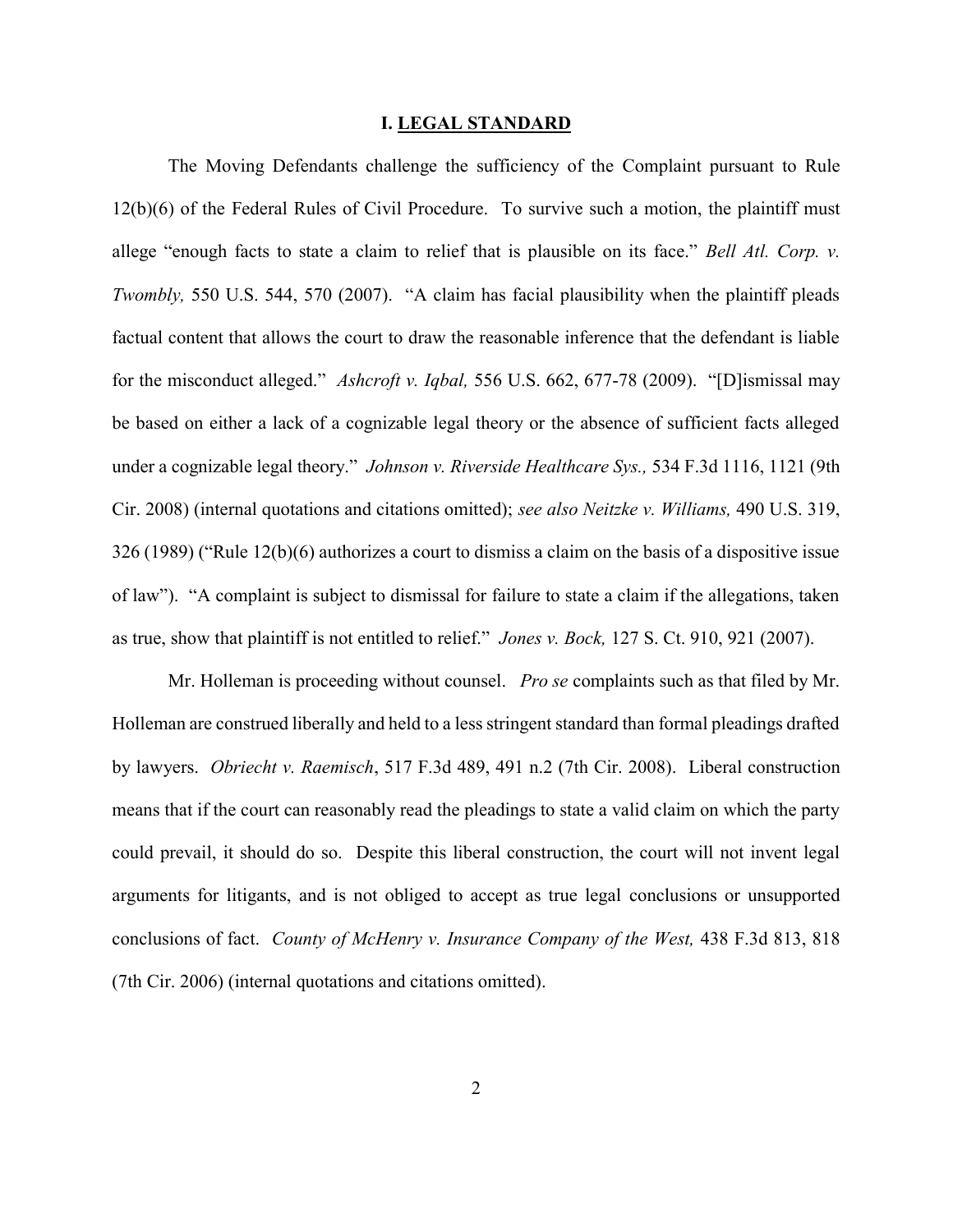Mr. Holleman invokes 42 U.S.C. § 1983, "the ubiquitous tort remedy for deprivations of rights secured by federal law (primarily the Fourteenth Amendment) by persons acting under color of state law." *Jackson v. City of Joliet,* 715 F.2d 1200, 1201 (7th Cir. 1983), *cert. denied,* 465 U.S. 1049 (1984). To state a claim under 42 U.S.C. § 1983, a plaintiff must allege the violation of a right secured by the Constitution or laws of the United States and must show that the alleged deprivation was committed by a person acting under color of state law. *West v. Atkins,* 487 U.S. 42, 48 (1988).

## **II. FACTUAL BACKGROUND**

Mr. Holleman is a convicted offender. He alleges that he, along with other inmates in his unit, was punished as a group because contraband was found in a common area in his unit. His specific allegations are that the Moving Defendants violated his constitutional rights when they took away his evening dayroom, shower, telephone, and outside recreation privileges from 6:00 p.m. until 11:30 p.m. for three days without any disciplinary charges being brought against him and without due process. Mr. Holleman claims this treatment violated his federally secured rights and he challenges the Indiana Department of Correction's policies regarding implementing sanctions or punishment without any formal disciplinary charges brought against him.

#### **III. DISCUSSION**

"[T]he first step in any [§ 1983] claim is to identify the specific constitutional right infringed." *Albright v. Oliver*, 510 U.S. 266, 271 (1994). The complaint alludes to protections of the Fifth, the Eighth, and the Fourteenth Amendments to the United States Constitution. However, because there is no allegation or suggestion of action by a federal actor, there is no viable claim under the Fifth Amendment. *Jackson v. Byrne,* 738 F.2d 1443, 1446 (7th Cir. 1983) ("Plaintiffs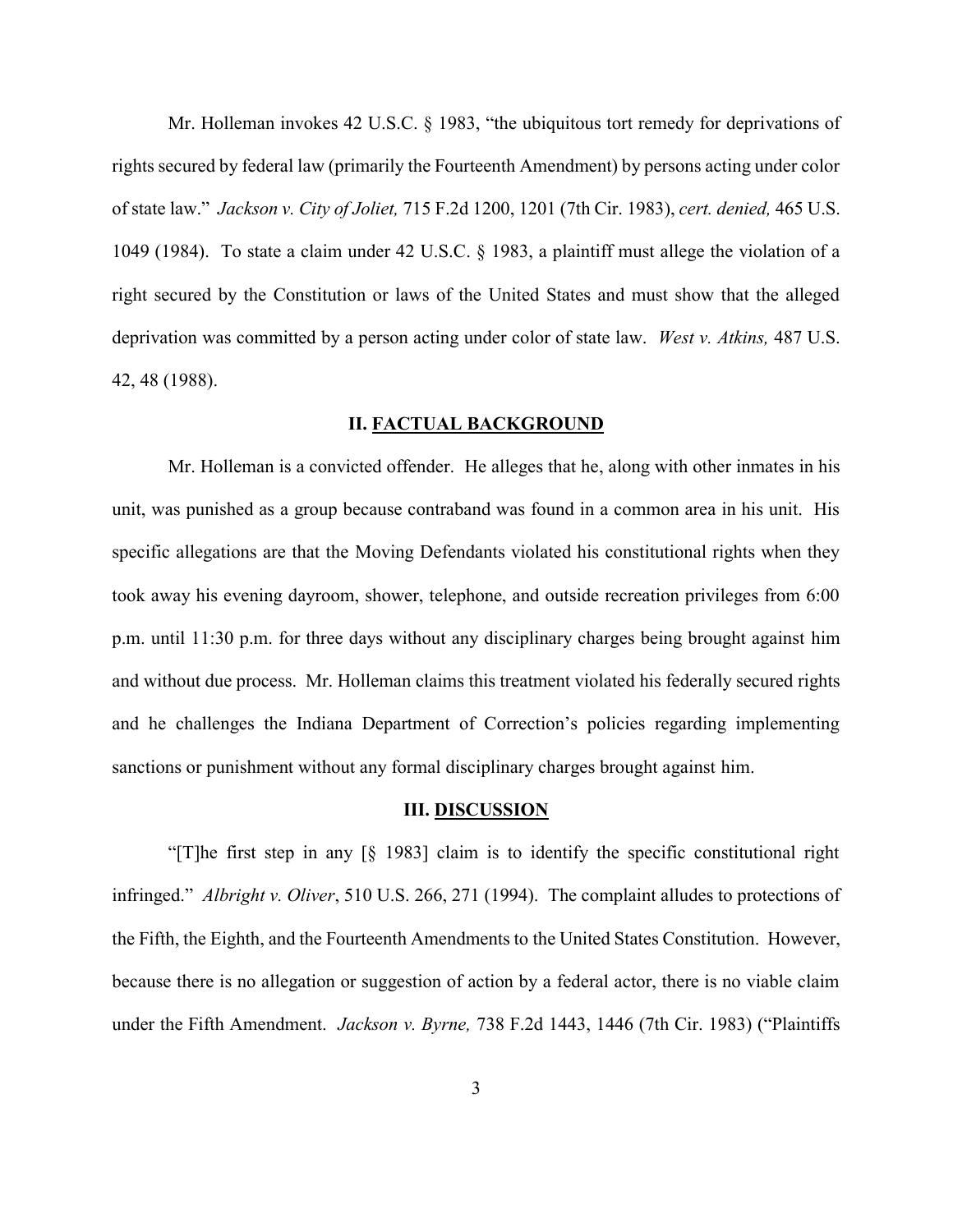have alleged no action by the federal government, as the Fifth Amendment requires."). By contrast, "[i]t is undisputed that the treatment a prisoner receives in prison and the conditions under which he is confined are subject to scrutiny under the Eighth Amendment." *Helling v. McKinney*, 509 U.S. 25, 31 (1993). The Constitution does not mandate comfortable prisons, but neither does it permit inhumane ones. *See Farmer v. Brennan,* 511 U.S. 825, 832 (1994). The Cruel and Unusual Punishment Clause of the Eighth Amendment forbids conditions that involve the "wanton and unnecessary infliction of pain," or are "grossly disproportionate to the severity of the crime." *Rhodes v. Chapman,* 452 U.S. 337, 347 (1981). The conditions Mr. Holleman describes, however, do not even approach the level of an Eighth Amendment violation.

The Fourteenth Amendment's guarantee of due process is the genuine battleground of the parties' briefs. For prisoners, liberty interests arise only from policies that impose "'atypical and significant hardship on the inmate in relation to the ordinary incidents of prison life.'" *Wilkinson v. Austin,* 545 U.S. 209, 221–23 (2005) (quoting *Sandin v. Conner,* 515 U.S. 472, 4884 (1995)); *see also Hardaway v. Meyerhoff,* 734 F.3d 740, 743 (7th Cir. 2013). The privileges Mr. Holleman describes as having been briefly taken from him do not meet the standard established by *Sandin.* This is true based on the brevity of the change itself, *see, e.g., Holly v. Woolfolk,* 415 F.3d 678, 679 (7th Cir. 2005); *Townsend v. Fuchs,* 522 F.3d 765, 766 (7th Cir. 2008); *Hoskins v. Lenear,* 395 F.3d 372, 374–75 (7th Cir. 2005), and is all the more true when consideration is given to the nature of the "deprivations" about which Mr. Holleman complains. Such conditions do not satisfy the due process threshold unless "materially more onerous than 'the ordinary incidents of prison life.'" *Marion v. Radtke,* 641 F.3d 874, 875 (7th Cir. 2011) (quoting *Sandin,* 515 U.S. at 484); *see also Lekas v. Briley,* 405 F.3d 602, 612 (7th Cir. 2005).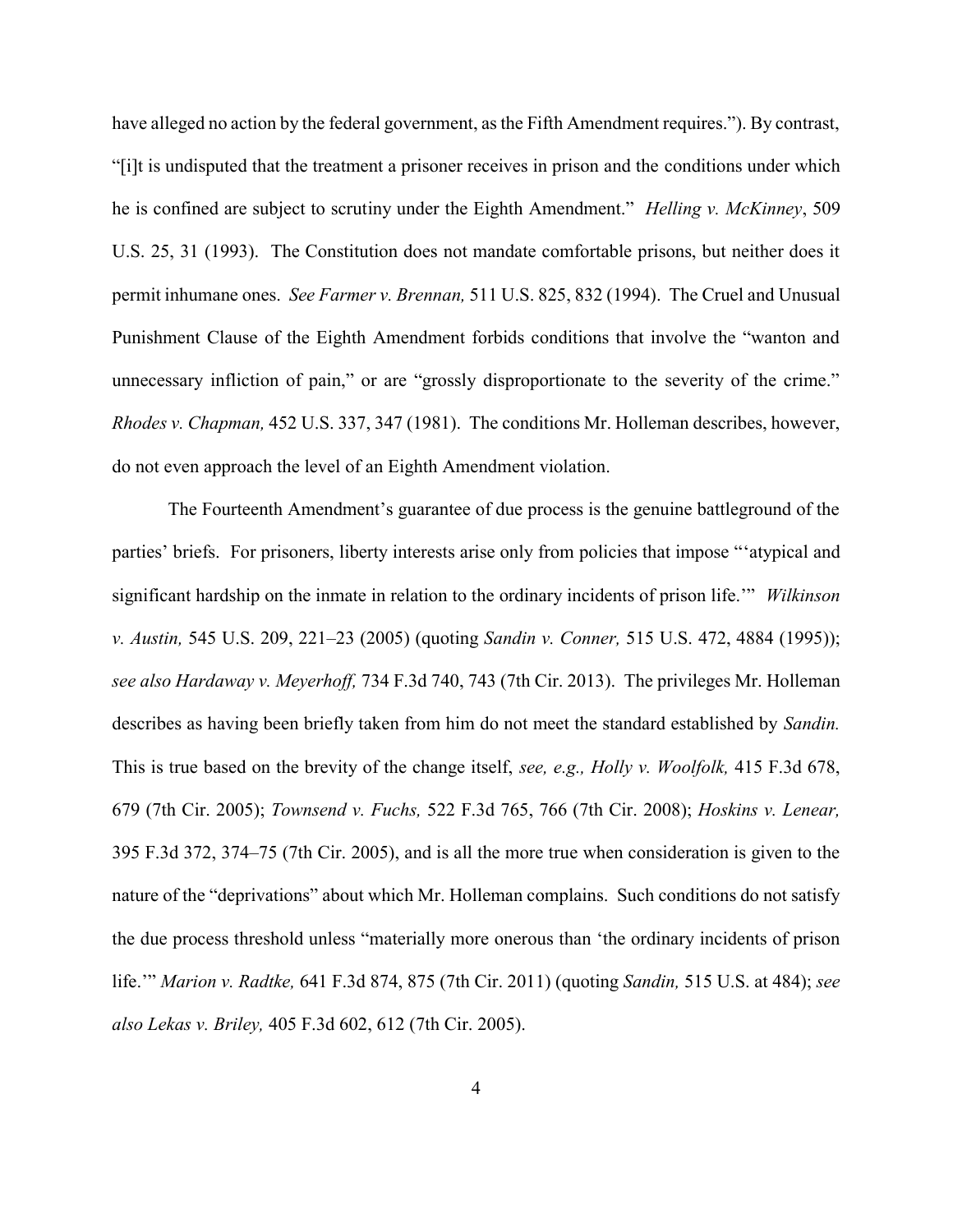As a predicate for any Fourteenth Amendment procedural due process claim, the inmate must have been deprived of a protected liberty or property interest. *See Thompson v. Veach,* 501 F.3d 832, 835 (7th Cir. 2007). Mr. Holleman's Fourteenth Amendment claims fail to meet this requirement. Mr. Holleman argues that he was punished in violation of Indiana law, but such a claim may not use § 1983 to challenge a violation of state law or prison rules because § 1983 protects plaintiffs only from constitutional violations. *See Scott v. Edinburg*, 346 F.3d 752, 760 (7th Cir. 2003); *Hernandez ex rel. Hernandez v. Foster,* 657 F.3d 463, 485 n.1 (7th Cir. 2011). Mr. Holleman also argues that he was punished without being given due process, but when no recognized liberty or property interest has been taken, the confining authority "is free to use any procedures it choses, or no procedures at all." *Montgomery v. Anderson,* 262 F.3d 641, 644 (7th Cir. 2001). Therefore this claim also fails.

### **IV. CONCLUSION**

Mr. Holleman's Complaint fails to state a plausible claim for relief against the Moving Defendants. The Motion to Dismiss [\(Filing No. 12\)](https://ecf.insd.uscourts.gov/doc1/07314450510) filed by Jerry Gilley and Dushan Zatecky is therefore **GRANTED**. The Moving Defendants were the only defendants in the original Complaint. That Complaint [\(Filing No. 1\)](https://ecf.insd.uscourts.gov/doc1/07314331575) is therefore **DISMISSED** and these two defendants may be terminated on the docket. However, because of the supplemental complaint [\(Filing No. 20\)](https://ecf.insd.uscourts.gov/doc1/07314517041), this ruling does not resolve all claims against all parties and no partial final judgment shall issue as to the dismissal of the original Complaint.

### **SO ORDERED.**

Date: 3/26/2015

Dauge Walton Cratt

TANYA WALTON PRATT, JUDGE **United States District Court** Southern District of Indiana

 $\overline{a}$